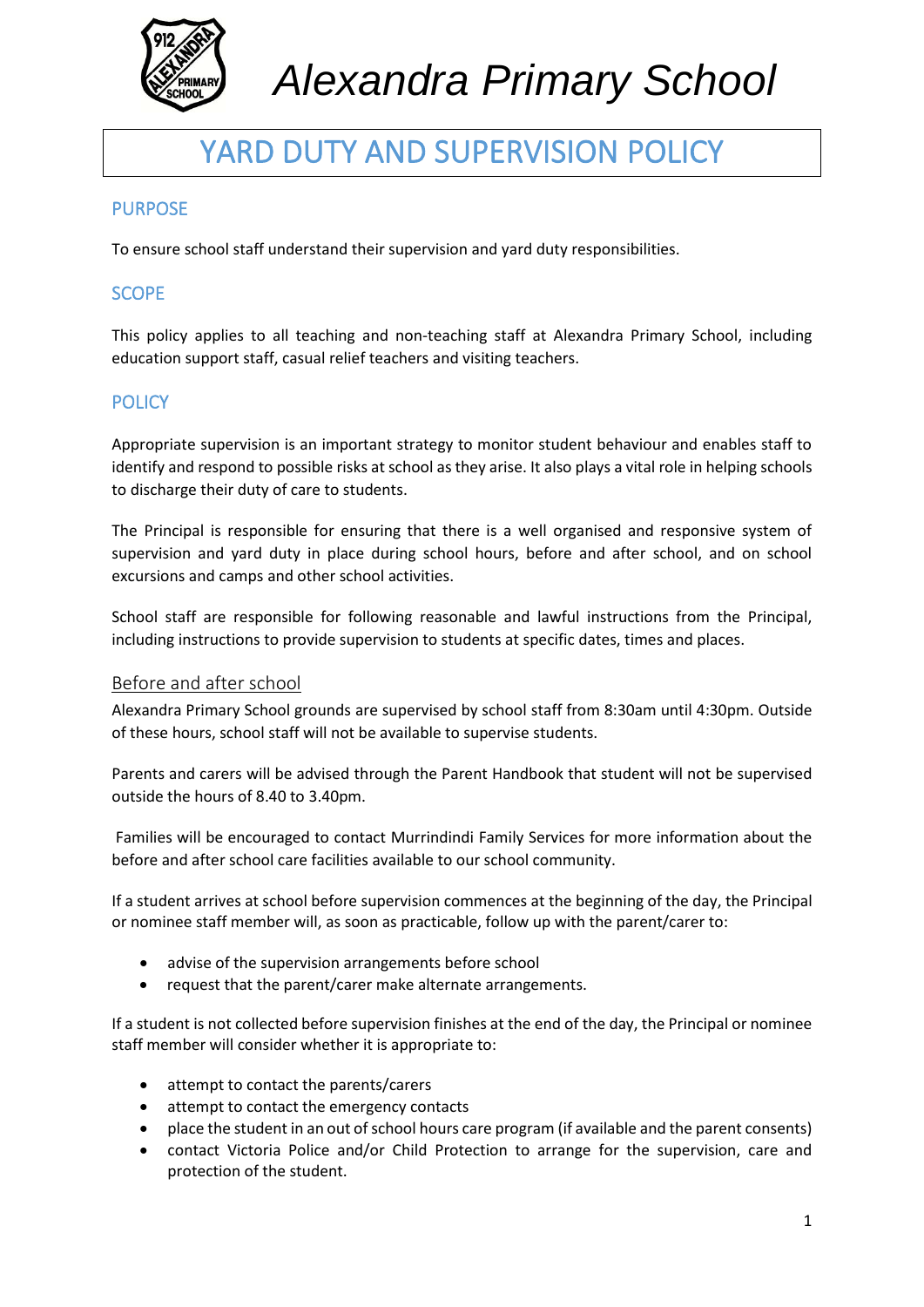

### Yard duty

All staff at Alexandra Primary School are expected to assist with yard duty supervision and will be included in the termly roster.

The Principal is responsible for preparing and communicating the yard duty roster on a regular basis. At Alexandra Primary School, school staff will be designated a specific time slot for their yard duty roster.

### **Yard duty equipment**

School staff must:

- wear a provided safety/hi-vis vest whilst on yard duty. Safety/hi-vis vests will be stored in the first aid room.
- carry the yard duty first aid bag at all times during supervision. The yard duty first aid bag will be stored in first aid room.

Yard duty equipment must be returned after the period of supervision or handed to the relieving staff member.

### **Yard duty responsibilities**

Staff who are rostered for yard duty must remain in the designated area until they are replaced by a relieving staff member.

During yard duty, supervising school staff must:

- methodically move around the yard
- ensure students remain in their designated year level playgrounds
- be alert and vigilant
- intervene immediately if potentially dangerous or inappropriate behaviour is observed in the yard
- enforce behavioural standards and implement appropriate consequences for breaches of safety rules, in accordance with any relevant disciplinary measures set out in the school's Student Engagement policy
- ensure that students who require first aid assistance receive it as soon as practicable
- log any incidents or near misses Sentral.

If being relieved of their yard duty shift by another staff member (for example, where the shift is 'split' into 2 consecutive time periods), the staff member must ensure that a brief but adequate verbal 'handover' is given to the relieving staff member in relation to any issues which may have arisen during the first shift.

If the supervising staff member is unable to conduct yard duty at the designated time, they should contact the Principal or alternative teacher with as much notice as possible prior to the relevant yard duty shift to ensure that alternative arrangements are made.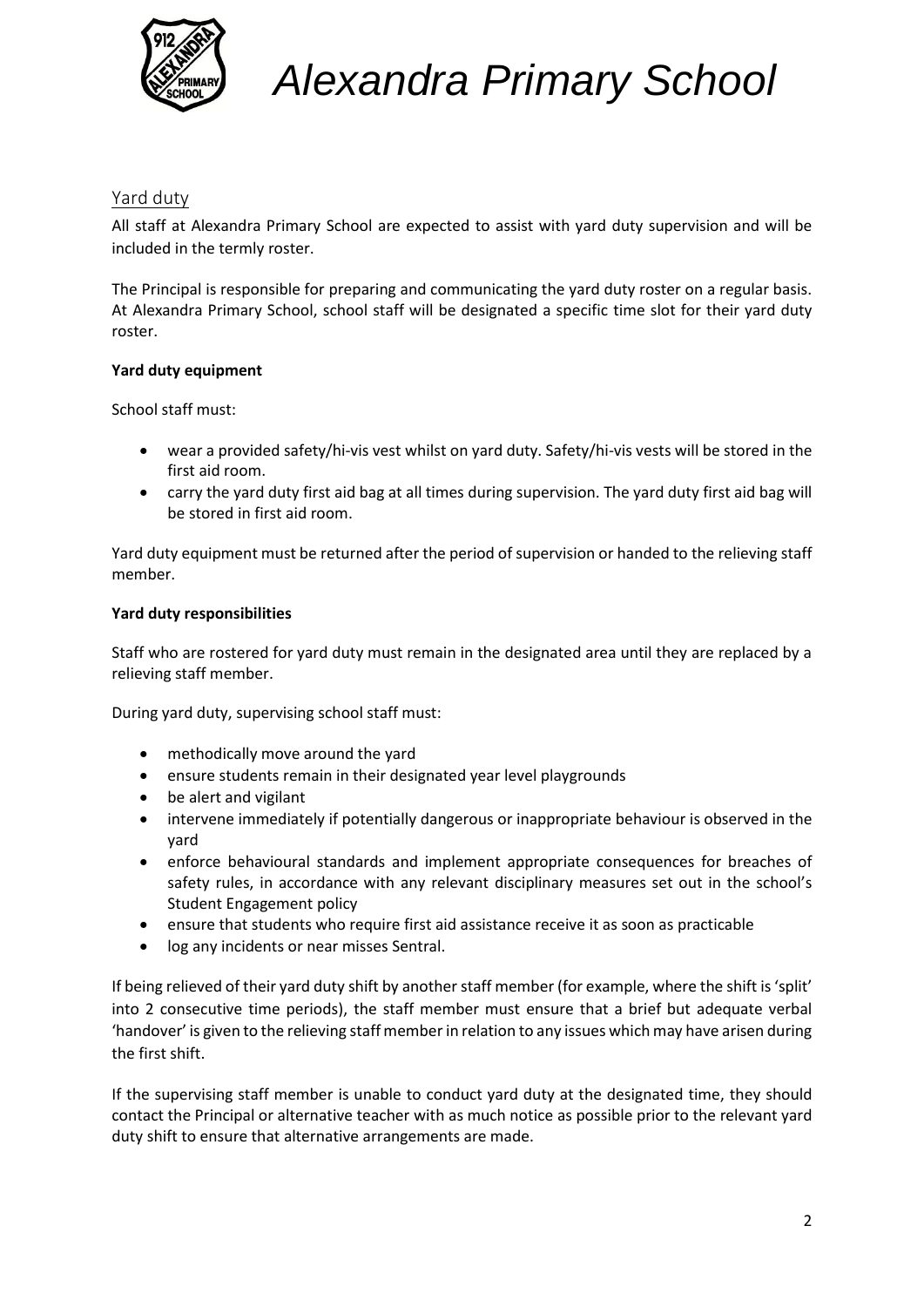

If the supervising staff member needs to leave yard duty during the allocated time, they should contact the Principal or alternative teacher but should not leave the designated area until the relieving staff member has arrived in the designated area.

If the relieving staff member does not arrive for yard duty, the staff member currently on duty should ask a student to come to the staff room and alert teachers. They should not leave the designated area until a relieving staff member has arrived.

Students will be encouraged to speak to the supervising yard duty staff member if they require assistance during recess or lunchtime.

### Classroom

The classroom teacher is responsible for the supervision of all students in their care during class. This includes the Library, Open Area and Multipurpose Room.

If a teacher needs to leave the classroom unattended at any time during a lesson, they should first contact the closest teacher or Integration Aid for assistance. The teacher should then wait until a replacement staff member has arrived at the classroom before leaving.

### School activities, camps and excursions

The Principal and leadership team are responsible for ensuring that students are appropriately supervised during all school activities, camps and excursions, including when external providers are engaged to conduct part or all of the activity. Appropriate supervision will be planned for school activities, camps and excursions on an individual basis, depending on the activities to be undertaken and the level of potential risk involved.

### Digital devices and virtual classroom

Alexandra Primary School follows the Department's [Cybersafety and Responsible Use of Technologies](https://www2.education.vic.gov.au/pal/cybersafety/policy)  [Policy](https://www2.education.vic.gov.au/pal/cybersafety/policy) with respect to supervision of students using digital devices.

Alexandra Primary School will also ensure appropriate supervision of students participating in remote and flexible learning environments while on school site. In these cases, students will be supervised areas designated by their classroom teacher.

While parents are responsible for the appropriate supervision of students accessing virtual classrooms from home:

- student attendance will be monitored by the rostered supervising teacher.
- any wellbeing or safety concerns for the student will be managed in accordance with our usual processes – refer to our Student Wellbeing and Engagement Policy and our Child Safety Responding and Reporting Policy and Procedures for further information.

### Students requiring additional supervision support

Sometimes students will require additional supervision, such as students with disability or other additional needs. In these cases, the Principal or delegate will ensure arrangements are made to roster additional staff as required. This may include on yard duty, in the classroom or during school activities.